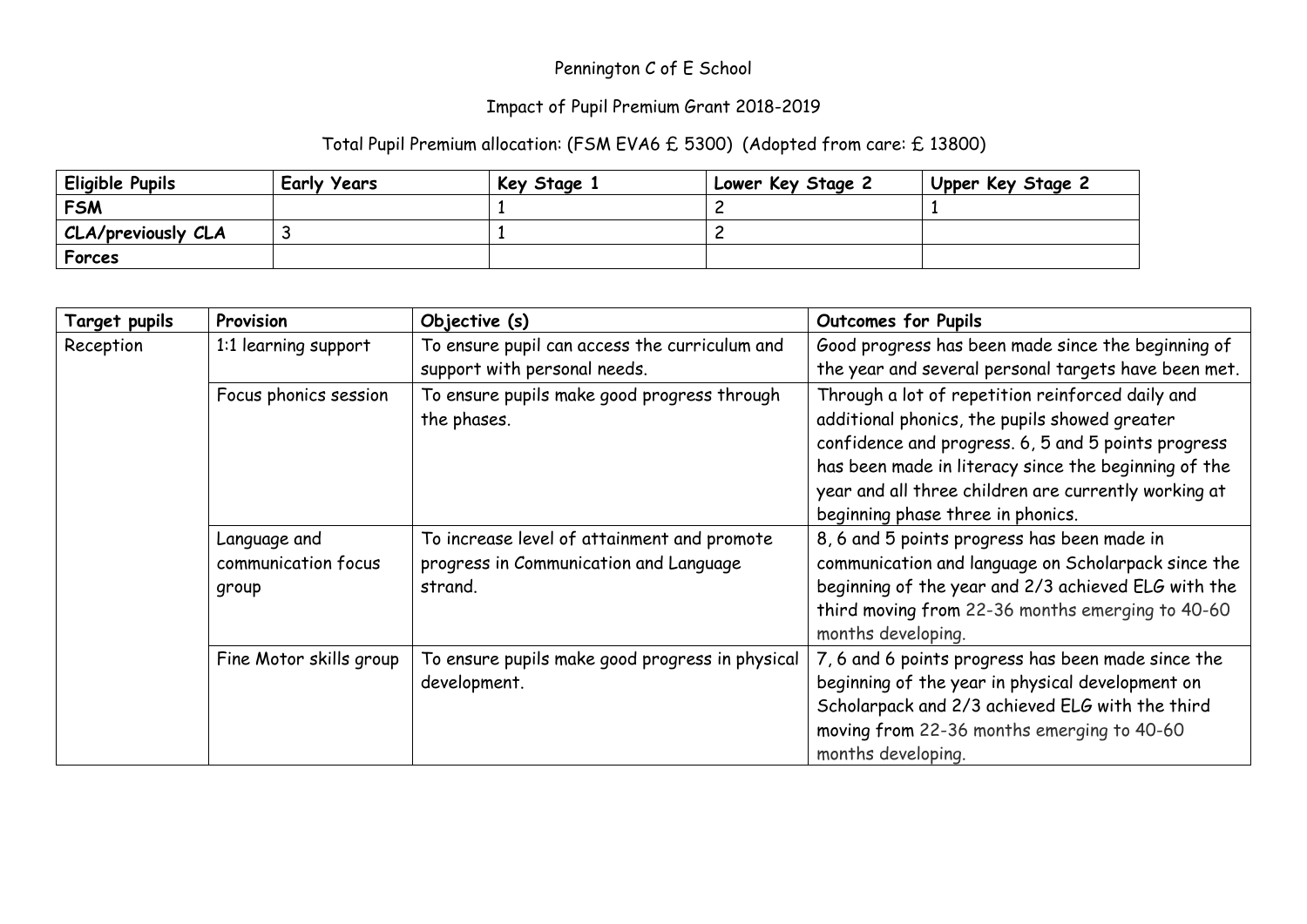| Year 1 | 5 minute box- maths<br>and literacy | To achieve progression in Maths, Reading and<br>Writing                                                                                                                                     | Motivation and confidence has increased due to<br>these small bursts of learning. Small amounts of<br>progress have been made towards Maths, Reading<br>and Writing goals. Child has made 3,4 and 5 points<br>progress in Reading, Writing and Maths on<br>Scholarpack since the beginning of the year.                                                                                |
|--------|-------------------------------------|---------------------------------------------------------------------------------------------------------------------------------------------------------------------------------------------|----------------------------------------------------------------------------------------------------------------------------------------------------------------------------------------------------------------------------------------------------------------------------------------------------------------------------------------------------------------------------------------|
|        | <b>Additional Reading</b>           | To raise level of achievement in reading.                                                                                                                                                   | With 1:1 support for reading activities and additional<br>group reading sessions, levels of attainment have<br>increased and 3 points progress has been made on<br>Scholarpack since the beginning of the year.                                                                                                                                                                        |
|        | Focus phonics session               | To ensure pupil makes progress through the<br>phases.                                                                                                                                       | Through a lot of repetition and reinforced daily and<br>additional phonics, the pupil showed greater<br>confidence and progress. Unfortunately the phonics<br>screening check was not achieved.                                                                                                                                                                                        |
|        | 11 hours 1:1 learning<br>support    | To ensure pupil can access the curriculum and<br>support with personal needs.                                                                                                               | Through 1:1 support the pupil has been able to access<br>all parts of the curriculum. The pupil's self-esteem<br>has increased and through the 1:1 the pupil's<br>concentration has improved, meaning they can focus<br>on a task for longer which has had a positive impact<br>on learning. 3,4 and 5 points progress have been<br>made in Reading, Writing and Maths on Scholarpack. |
|        | Sensory breaks                      | To allow pupil access to sensory equipment and<br>activities to satisfy sensory needs and promote<br>improved concentration.                                                                | Small amounts of progress have been made in<br>concentration levels, but the accessibility to sensory<br>activities will greatly benefit future progress as<br>suggested by the Educational Psychologist.                                                                                                                                                                              |
|        | Equine Therapy                      | To promote teamwork, following instructions<br>sensibly, having the responsibility to care for<br>animals and the opportunity to do an activity<br>they would not otherwise have access to. | The sessions were thoroughly enjoyed and children<br>were extremely enthusiastic. They showed improved<br>teamwork skills over the sessions and were<br>respectful of the animals.                                                                                                                                                                                                     |
| Year 2 | Focus phonics session               | To ensure pupil makes progress through the<br>phases.                                                                                                                                       | Through a lot of repetition and reinforced daily and<br>additional phonics, the pupil showed greater<br>confidence and progress. Child did achieve phonics<br>screening check.                                                                                                                                                                                                         |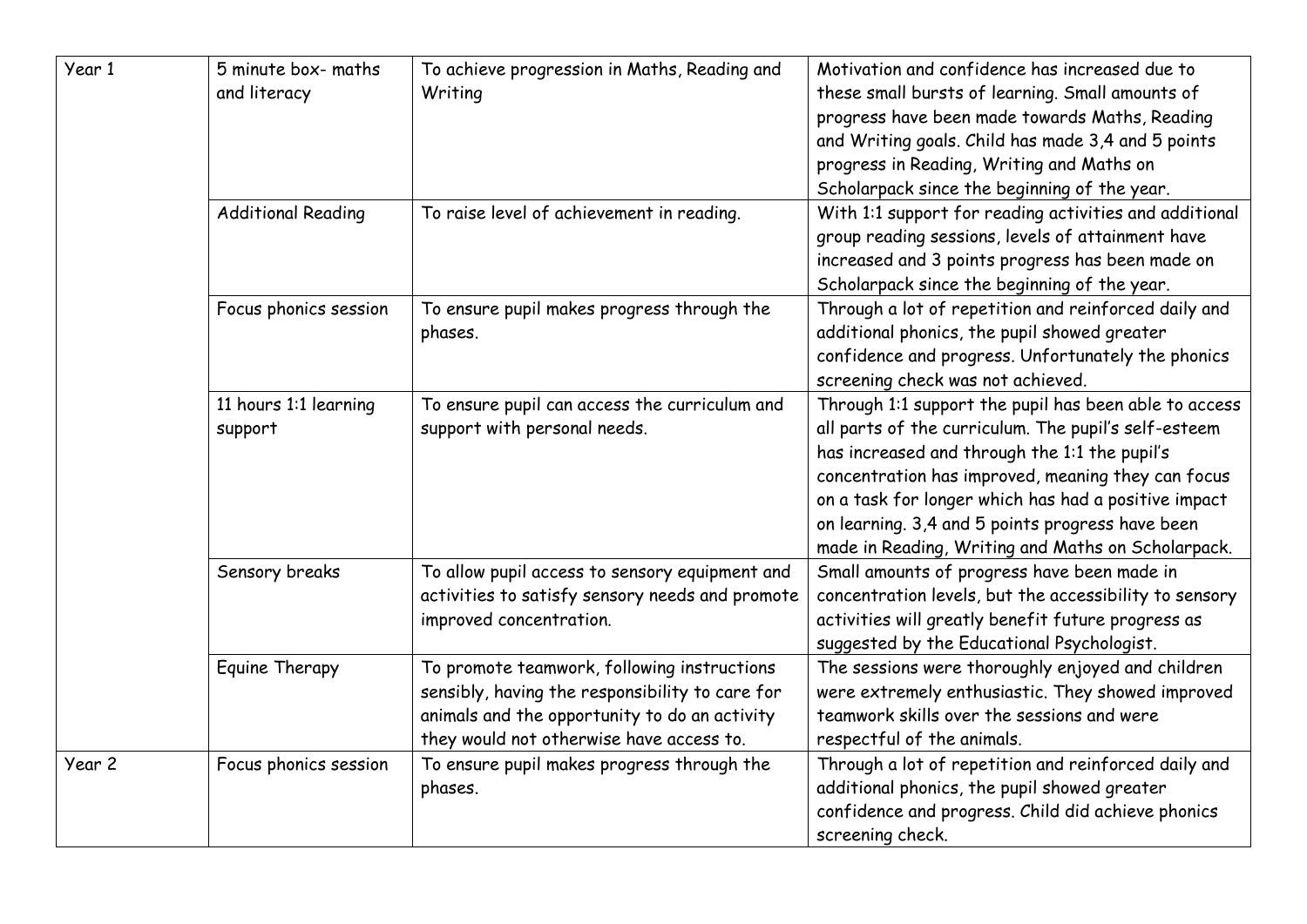|        | Guided writing group<br>and/or focus writing<br>session                                                         | To ensure progress in writing.<br>To provide individual support/scaffold to<br>children to ensure they are aware of their next<br>steps and can improve their learning. | Pupil was able to stay on task for longer periods of<br>time, focussing for up to 30 mins independently.<br>With support and encouragement, the pupil has<br>gained more confidence and can use repetitive<br>strategies taught for independent tasks. Child did<br>not gain the expected standard in KS1 SATS but did<br>make 6 points Scholarpack progress since the<br>beginning of the year. |
|--------|-----------------------------------------------------------------------------------------------------------------|-------------------------------------------------------------------------------------------------------------------------------------------------------------------------|--------------------------------------------------------------------------------------------------------------------------------------------------------------------------------------------------------------------------------------------------------------------------------------------------------------------------------------------------------------------------------------------------|
|        | 1:1 Reading, Reading<br>Intervention $3 \times 40$<br>mins weekly SNIP<br>Literacy $3 \times 30$ mins<br>weekly | To raise pupils level of achievement in reading.                                                                                                                        | Reading ability and confidence has increased through<br>the extra reading time, especially with it being 1:1.<br>Child has made 7 points progress on Scholarpack<br>since the beginning of the year and progress from<br>book band yellow 1 to purple 2 has been made.                                                                                                                           |
|        | Circle time group and<br>Art Therapy                                                                            | To increase self-esteem, self-belief,<br>communication skills and develop friendships.                                                                                  | The pupils grew in confidence and self-esteem<br>throughout the sessions. They also learned how to<br>deal with their feelings in an appropriate way. Pupils'<br>social skills and relationship building improved which<br>is evident from the pupil questionnaire results.                                                                                                                      |
|        | Maths support                                                                                                   | Work in a small targeted group where work will<br>be segmented into smaller and achievable<br>targets.                                                                  | Through focussed support, pupils found it easier to<br>stay on task and as a result, the quality and quantity<br>of work has improved. Child has made 6 points<br>progress on Scholarpack since the beginning of the<br>year.                                                                                                                                                                    |
|        | Circle time group and<br>Art Therapy                                                                            | To increase self-esteem, self-belief,<br>communication skills and develop friendships.                                                                                  | The pupil grew in confidence and self-esteem<br>throughout the sessions. They also learned how to<br>deal with their feelings in an appropriate way. Pupil's<br>social skills and relationship building improved which<br>is evident from the pupil questionnaire results.                                                                                                                       |
| Year 4 | 1:1 Reading                                                                                                     | To raise pupils level of achievement in reading.                                                                                                                        | Confidence has increased in leaps and bounds and<br>progress has been made in word recognition and<br>comprehension.                                                                                                                                                                                                                                                                             |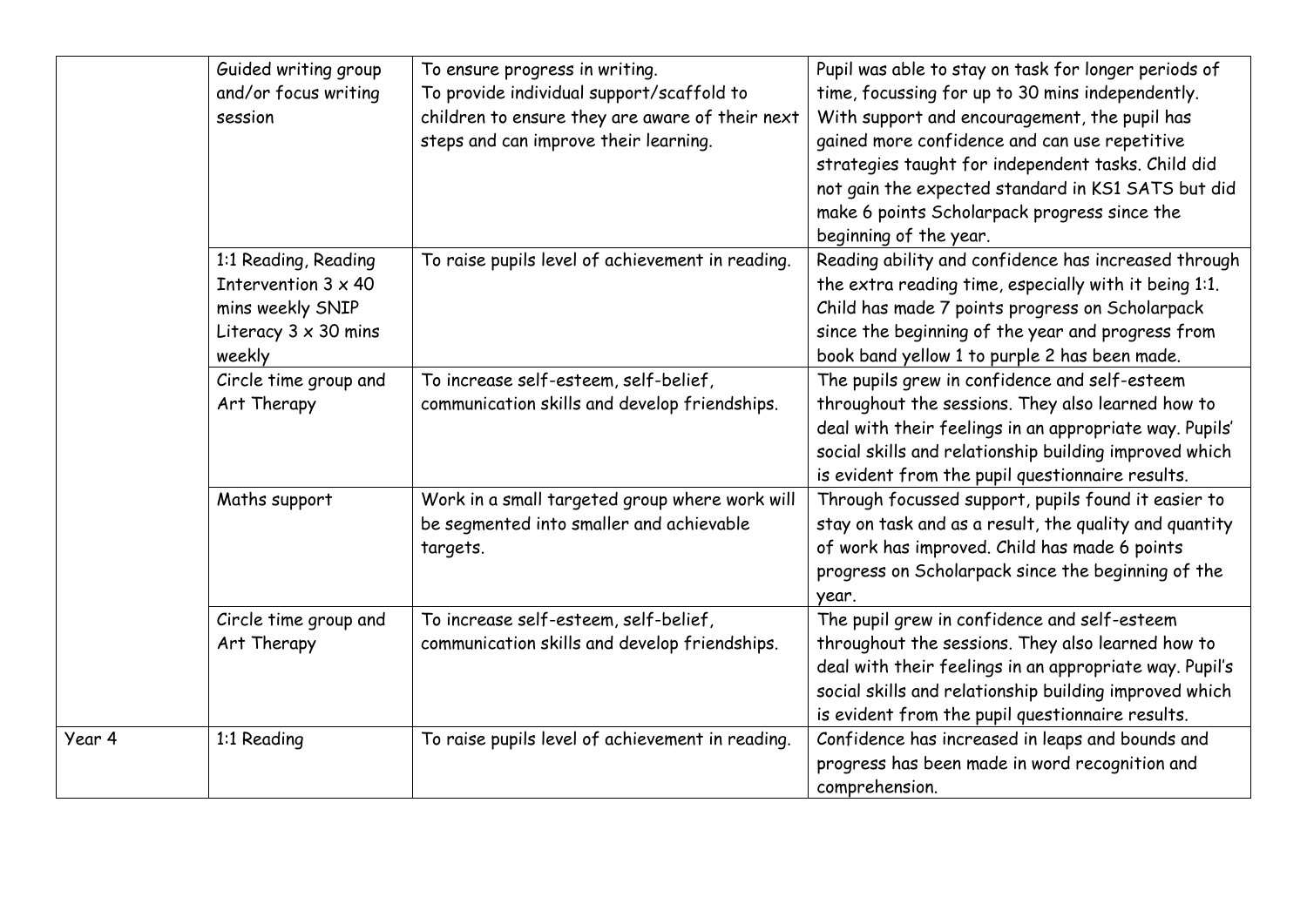|        | $2 \times 30$ min Word Wasp                                                | To improve phonics and spelling strategies.                                                                                   | Though a focussed scheme of work the pupil has<br>made good progress and confidence has improved.<br>They have made progress in the Word Wasp book<br>and have moved through at a steady pace. Child has<br>made 4 and 6 points progress has been made in<br>Reading and Writing on Scholarpack since the<br>beginning of the year.                                                                   |
|--------|----------------------------------------------------------------------------|-------------------------------------------------------------------------------------------------------------------------------|-------------------------------------------------------------------------------------------------------------------------------------------------------------------------------------------------------------------------------------------------------------------------------------------------------------------------------------------------------------------------------------------------------|
|        | 11 hours 1:1 learning<br>support                                           | To ensure pupil can access the curriculum and<br>support with personal needs.                                                 | Through 1:1 support the pupil has had access to the<br>entire curriculum. Progress has been made<br>academically and socially. 4, 3 and 4 points progress<br>have been made in Reading, Writing and Maths on<br>Scholarpack. 1:1 support has ensured that when the<br>pupil requires it, time can be given for more personal<br>support, for example, physical exercise to increase<br>concentration. |
|        | Literacy support/<br>Nessy spelling                                        | To improve phonics and spelling strategies.                                                                                   | Nessy has been a great spelling tool to learn and<br>reinforce sounds within words. An improvement of<br>spellings for known and unknown words is evident and<br>application of this in writing is becoming evident.<br>Each child has shown increased spelling test scores<br>since the beginning of the year.                                                                                       |
|        | Maths support                                                              | Work in a small targeted group where work will<br>be segmented into smaller and achievable<br>targets.                        | Through focussed support, pupils found it easier to<br>stay on task and as a result, the quality and quantity<br>of work has improved.                                                                                                                                                                                                                                                                |
|        | Circle time group and<br>Art Therapy                                       | To increase self-esteem, self-belief,<br>communication skills and develop friendships.                                        | The pupils grew in confidence and self-esteem<br>throughout the sessions. They also learned how to<br>deal with their feelings in an appropriate way. Pupils'<br>social skills and relationship building improved which<br>is evident from the pupil questionnaire results.                                                                                                                           |
| Year 6 | Additional guided<br>reading group.<br>Literacy support/<br>Nessy spelling | To increase pupil's attainment to make<br>expected progress in the curriculum.<br>To improve phonics and spelling strategies. | With additional sessions, an engagement and interest<br>for reading has been developed, which has influenced<br>progress.                                                                                                                                                                                                                                                                             |